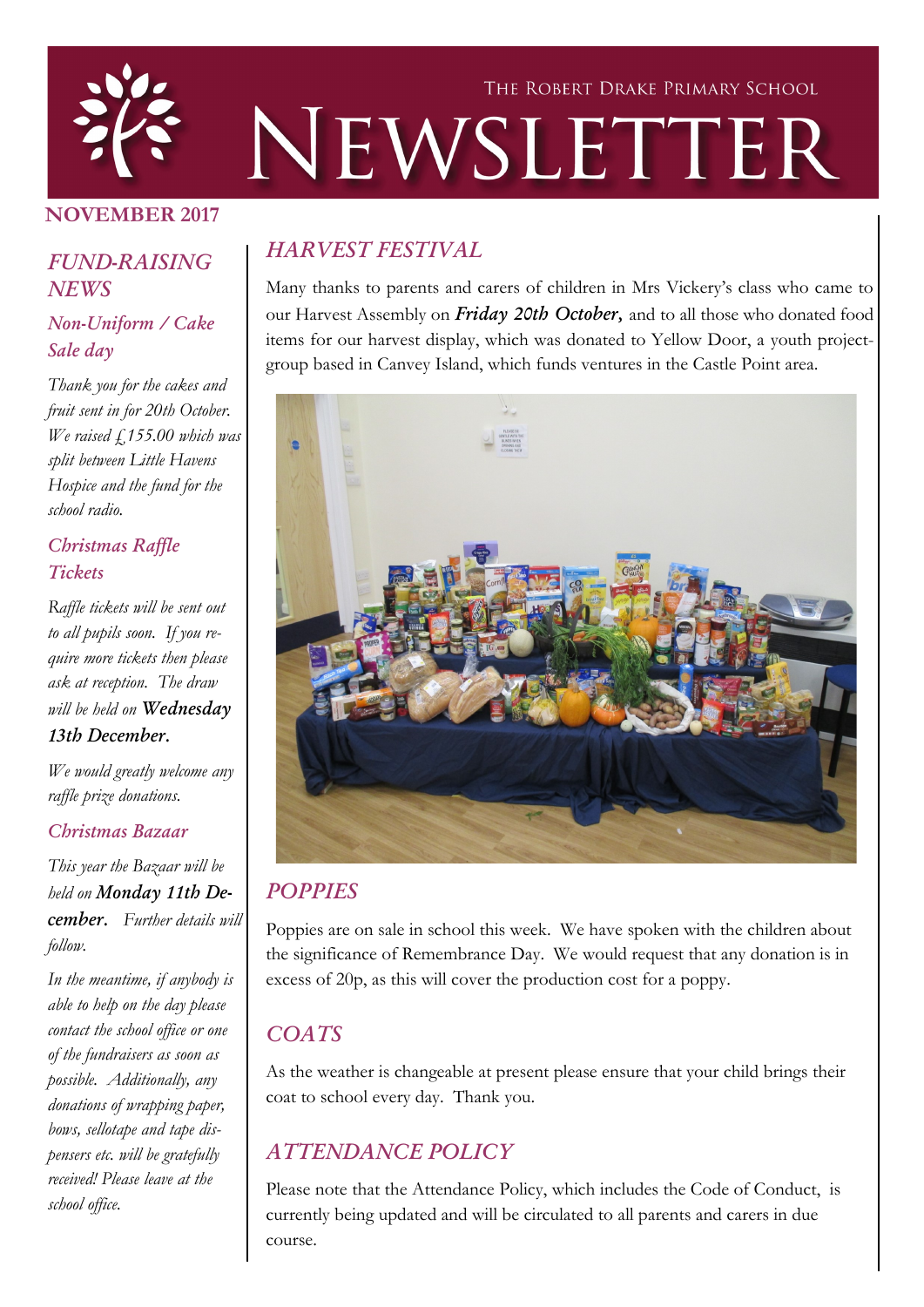# *NETBALL*

*Fund-Raising Meeting The next meeting will be held on Friday 3rd November at 2.00 pm. All parents and carers are welcome.*

### *GOVERNOR NEWS*

#### *Attendance*

*The attendance for October was 97.4%.* 

The girls played an away match at Hadleigh Juniors on Wednesday 11th October, which they lost 7-0. They also played a hard-fought away match at Kingston on Thursday 19th October, which they lost 6-1.

The mixed netball team played an away match against Thundersley Primary on Thursday 12th October. They played extremely well, winning 11-2.

The mixed netball team has a home match against Holy Family on **Monday 6th No**vember and an away match at South Benfleet School on Thursday 9th November.

# *SITTING VOLLEYBALL—FINALS*

Six children were chosen, because of their positive attitude in class, to represent the school at a Paralympic Festival on 17th October. The children learned, along with other schools, to play Boccia, Seated Volleyball and New Age Curling. They thoroughly enjoyed the afternoon, and as a result of their careful listening and team efforts have qualified for the regional finals of the Seated Volleyball. This will be held on Wednesday 14th March 2018 at Garons Park in Southend.

We wish them good luck!

# *CHILDREN IN NEED - NOVEMBER 2017*

The School Council are arranging a special day on Friday 17<sup>th</sup> November to raise money for Children in Need.

This year's theme is SPOTACULAR!! Pupils can wear colourful or spotty clothes to school and we would like them to make a donation. All pupils should wear school shoes or trainers. They should not wear: face paints, hair spray or full football kits (but they can wear football shirts). Pudsey ears or headbands may be worn.

We will also be collecting any old pound coins and there will be a collection tin available in the office.

We hope that you will help us to raise lots of money for Children in Need.

# *NEW INTAKE - SEPTEMBER 2018 - OPEN EVENING*

We will be holding an Open Evening on **Thursday 2nd November** between 4.00pm and 5.30pm for children due to start school in September 2018. If you know anybody with a child due to start school next September please can you inform them of this date. Further details can be obtained from the school.

School tours will be held during the term for parents/carers of children due to start school in September 2018. Please contact the school office to book a place.

# *YEARS 5 & 6 PERFORMANCE - ALICE IN WONDERLAND*

This year the Year 5 and 6 performances will take place on Thursday 16th November. There will be a morning and an afternoon performance. Tickets will be limited to 3 per pupil and are available to purchase on ParentPay.

Further details have been circulated.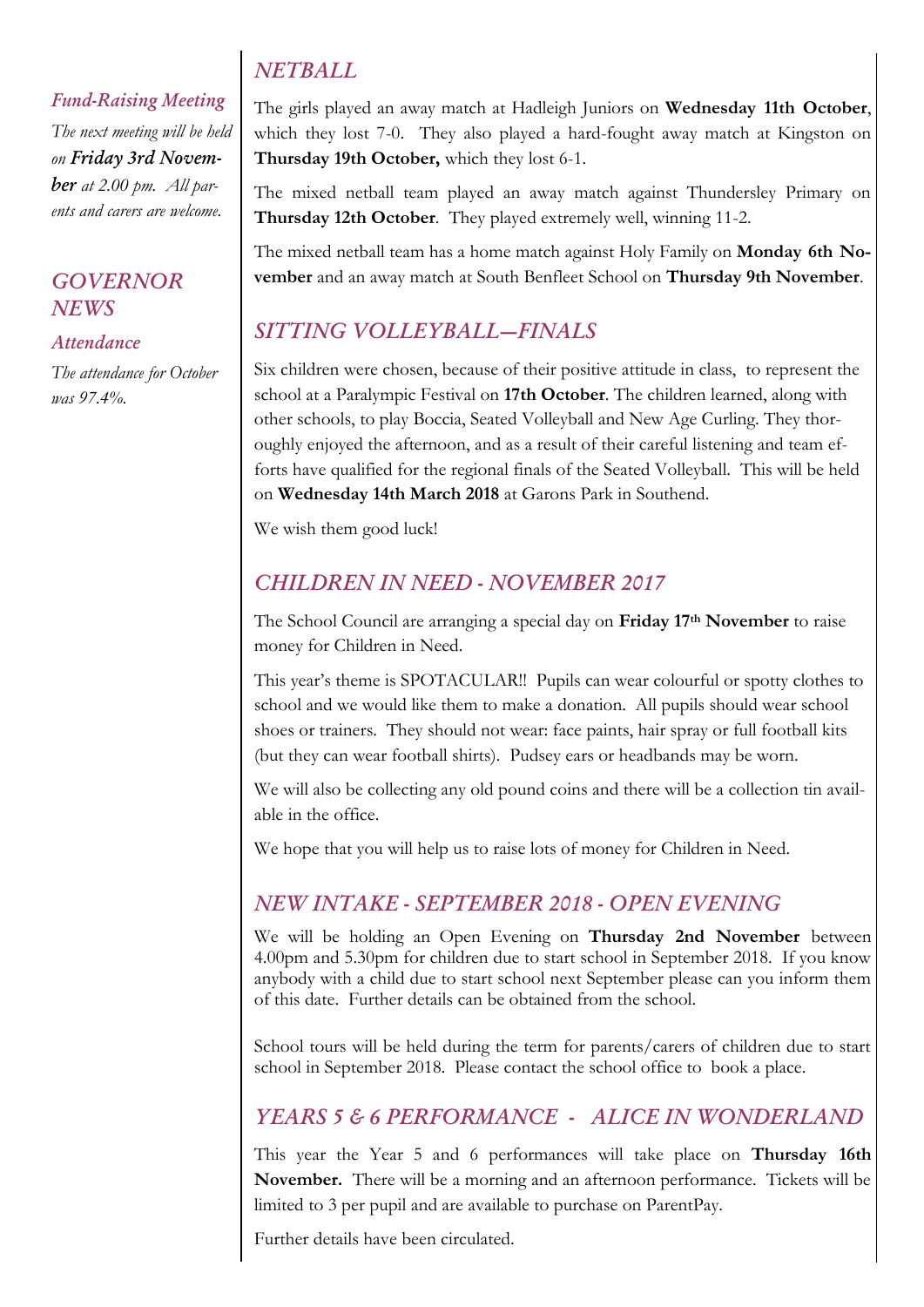## *EDUCATIONAL VISITS*

The following educational visit will take place this term:

#### Wednesday 13th December Y5/6 visit to Cardfields

#### *CHRISTMAS PERFORMANCE DATES*

Children in Years 3 and 4 will be taking part in a carol concert at St Peter's Church on Thursday 14th December at 2.00 pm. Children in Early Years Foundation Stage (EYFS) will be performing their Christmas show on Tuesday 12th December.

Years 1 and 2 (KS1) will be taking part in their Christmas performances on Wednesday 6th December and Friday 8th December, both at 9.15 am.

#### *CHRISTMAS DINNER*

Christmas dinner this year is on *Friday 15th December*. Details about price and menu will be sent out shortly.

### *CHRISTMAS JUMPER DAY*

The school will be supporting the Save the Children by taking part in Christmas Jumper Day on Friday 15th December.

Children should wear their usual school uniform but their school jumper may be replaced with a Christmas jumper. It would be advisable for the children to wear a plain white t-shirt or school shirt under their jumper as they may become hot in the school building.

We realise that this is an expensive time of year therefore we do not expect you to buy a jumper for your child; children are more than welcome to come in a jumper they have decorated themselves!

Any donation, however small, will be gratefully received. Obviously it is not compulsory for children to take part but we would encourage as many as possible to participate in order to raise money for this worthwhile cause.

## *JET WHEEL TYRE - MONEY FOR SCHOOL*

Jet Wheel Tyre, the wheel brake and exhaust specialists based in Thundersley, Pitsea and Rayleigh, kindly donate to the school 5% of the total amount spent on their services by any staff members or parents of children at the school. If you visit one of their branches, please mention the school so that we can help bolster the annual amount paid back to us.

Thank you.

# *VACANCY*

There is currently a vacancy for a General Kitchen Assistant at Robert Drake The job would include serving food, cleaning and other general kitchen duties.